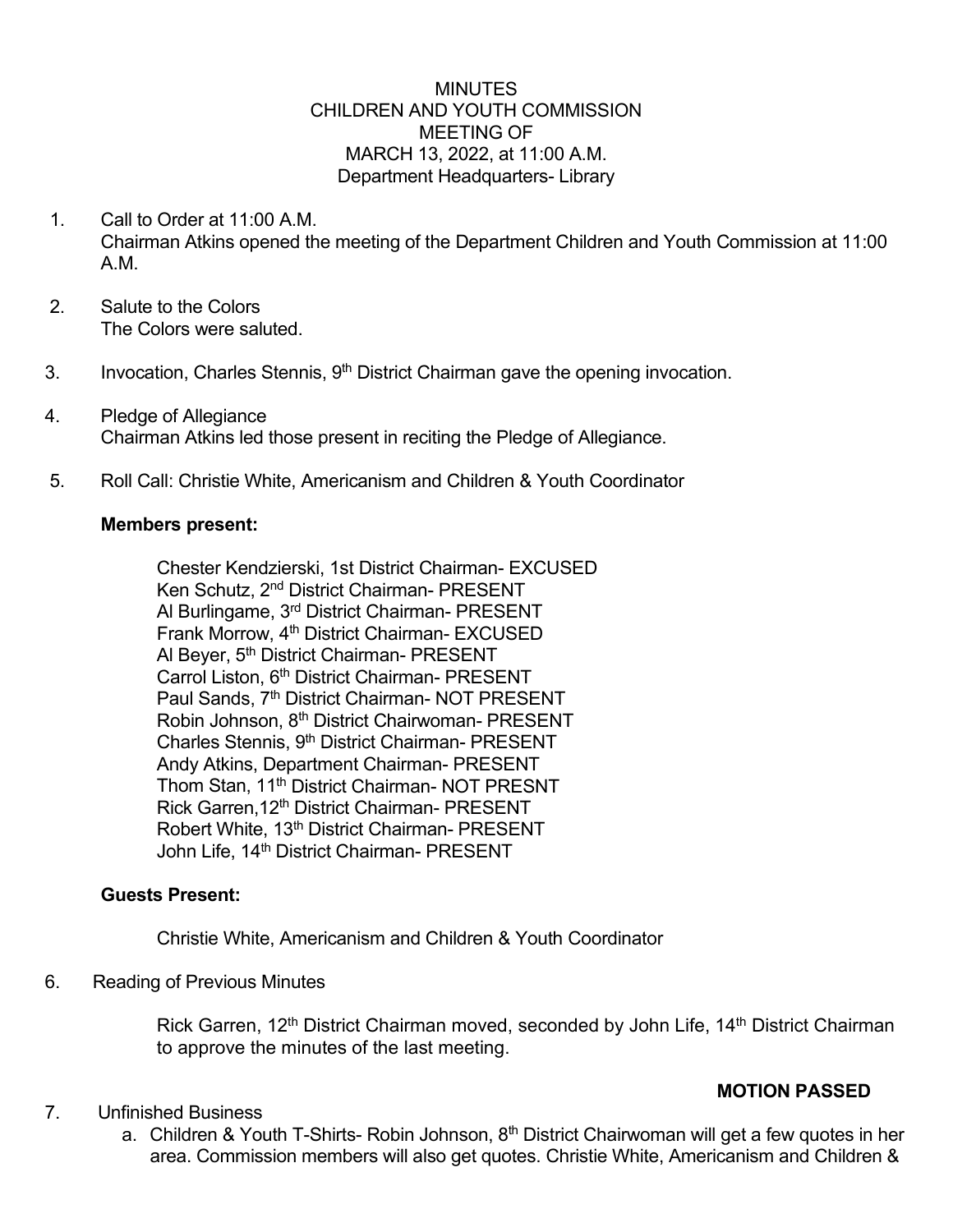Youth Coordinator will email the Commission the Ohio Children & Youth logo and the previous minutes for the shirt discussion.

John Life, 14<sup>th</sup> District Chairman motions, seconded by Al Beyer, 5<sup>th</sup> District Chairman to decide on shirts with quotes at the Standing Commission Meeting. If there are no quotes, shirts will not be tabled again, and the subject won't be revisited.

# **MOTION PASSED**

b. Bob White, 13<sup>th</sup> District Chairman mentions that the Commission can do a silent auction at Department Convention in order to raise funds for Children & Youth. A Gun raffle was also brought up. Commission Chairmen will go into their communities and see if they can talk to local gun shops about donating for a gun raffle.

Rick Garren, 12<sup>th</sup> District Chairman motions, seconded by Bob White, 13<sup>th</sup> District Chairman to investigate resources in their local communities to get a gun for a gun raffle, and requests that the Children & Youth Commission are able to hold a gun raffle at Department Convention, manned by the Commission, and the proceeds will benefit the Ohio Children and Youth.

## **MOTION PASSED**

- 8. New Business
	- a. Child Welfare Worker of the Year- Christie White, Americanism and Children & Youth Coordinator discussed with the commission how Department envisioned for the of the year awards.

John Life, 14<sup>th</sup> District Chairman motions, seconded by Charles Stennis, 9<sup>th</sup> District Chairman that the Children Welfare Worker of the Year deadline be changed to reflect that the nomination packet needs to be sent to the District Chairman by August 1<sup>st</sup>, Department by September 15<sup>th</sup>, and will be voted on by the Commission at Fall Conference.

## **MOTION PASSED**

- 9. Good of the Legion
	- a. Robin Johnson,  $8<sup>th</sup>$  District Chairwoman shared with the Commission the things that the  $8<sup>th</sup>$ District is doing in their communities. Al Burlingame, 3<sup>rd</sup> District Chairman asked if Department could mail the CPRs for the convention judging committee ahead of time like they always were. Charles Stennis, 9<sup>th</sup> District Chairman suggests that the Chairmen ask the Posts in their District to send them a copy of their CPR so they can start judging them early.
	- b. Children and Youth Suicide Awareness was mentioned since it was one of the main focuses of the Commission this year. Commission would still like to see a representative come talk to the Children & Youth Commission on the children side and the VA&R Commission on the veteran side about suicide awareness. John Life, 14<sup>th</sup> District Chairman will go to Akron Children's Hospital to see if they have resources or brochures that we can use to create our own suicide awareness brochure. The Commission will contact their local children's hospitals and people they know in the medical field to see of they have resources regarding youth suicide. Then the Commission will send all their information to Christie so she can take all the information and create a brochure.